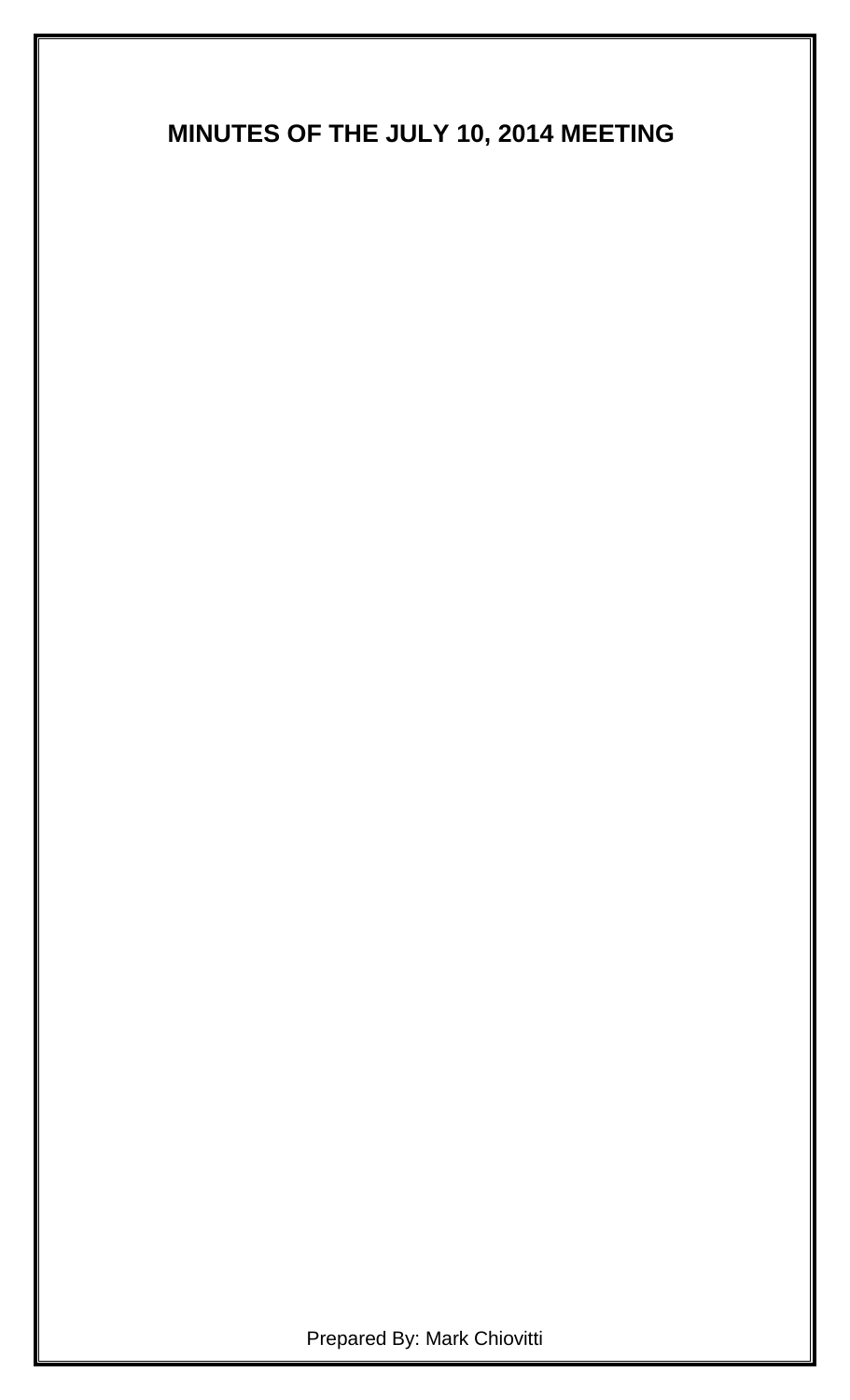#### The Minutes of the 13th Meeting of the Vaughan Committee of Adjustment for the year 2014 **THURSDAY, JULY 10, 2014**

6:06 p.m.

Present at the meeting were:

A. Perrella– Chair

H. Zheng – Vice Chair

J. Cesario

L. Fluxgold

M. Mauti – Arrived at 6:08pm

Members of Staff present:

Todd Coles, Secretary-Treasurer Mark Chiovitti, Assistant to the Secretary-Treasurer Sandra Marcucci, Assistant to the Secretary-Treasurer (Temporary) Brandon Correia, Planner Pia Basilone, Plans Examiner INDIVIDUAL AND CONFIDENTIAL CONFIDENTIALS<br>
Section Mercuric, Australia to the Secretary-Treasurer (Temporary)<br>
Bendix Corea, Planner<br>
Bendix Corea, Planner<br>
INTRODUCTION OF ADDENDUM REPORTS<br>
NOVED by M. Mayin<br>
The Bendix C

# **INTRODUCTION OF ADDENDUM REPORTS**

MOVED by M. Mauti Seconded by H. Zheng

That the addendum reports be incorporated into the minutes and be on view at the back of the room in the Report Book.

CARRIED.

# **DISCLOSURE OF PECUNIARY INTEREST**

None.

# **ADOPTION OR CORRECTION OF MINUTES**

MOVED by M. Mauti Seconded by J. Cesario

THAT the minutes of the Committee of Adjustment Meeting of **Thursday, June 26, 2014,** be adopted as circulated.

CARRIED.

# **ADJOURNMENTS AND/OR DEFERRALS**

NONE

# **ADMINISTRATIVE CORRECTIONS**

**NONE** 

# **MINOR VARIANCE PUBLIC HEARING:**

| <b>FILE NUMBER:</b> | A167/14                                                                                                                |
|---------------------|------------------------------------------------------------------------------------------------------------------------|
| <b>APPLICANT:</b>   | <b>DENIS KUKHORENKO</b>                                                                                                |
| <b>PROPERTY:</b>    | Part of Lot 20, Concession 2 (Lot 18, Registered Plan No. 65M-4053 municipally<br>known as 140 Upper Post Road, Maple) |
| <b>ZONING:</b>      | The subject lands are zoned RD1, Residential Detached Zone One, under By-law<br>1-88 as amended.                       |
| <b>PURPOSE:</b>     | To permit the construction of a rear yard deck and widening of driveway.                                               |
| <b>PROPOSAL:</b>    | 1. Maximum curb cut $= 8.1$ m                                                                                          |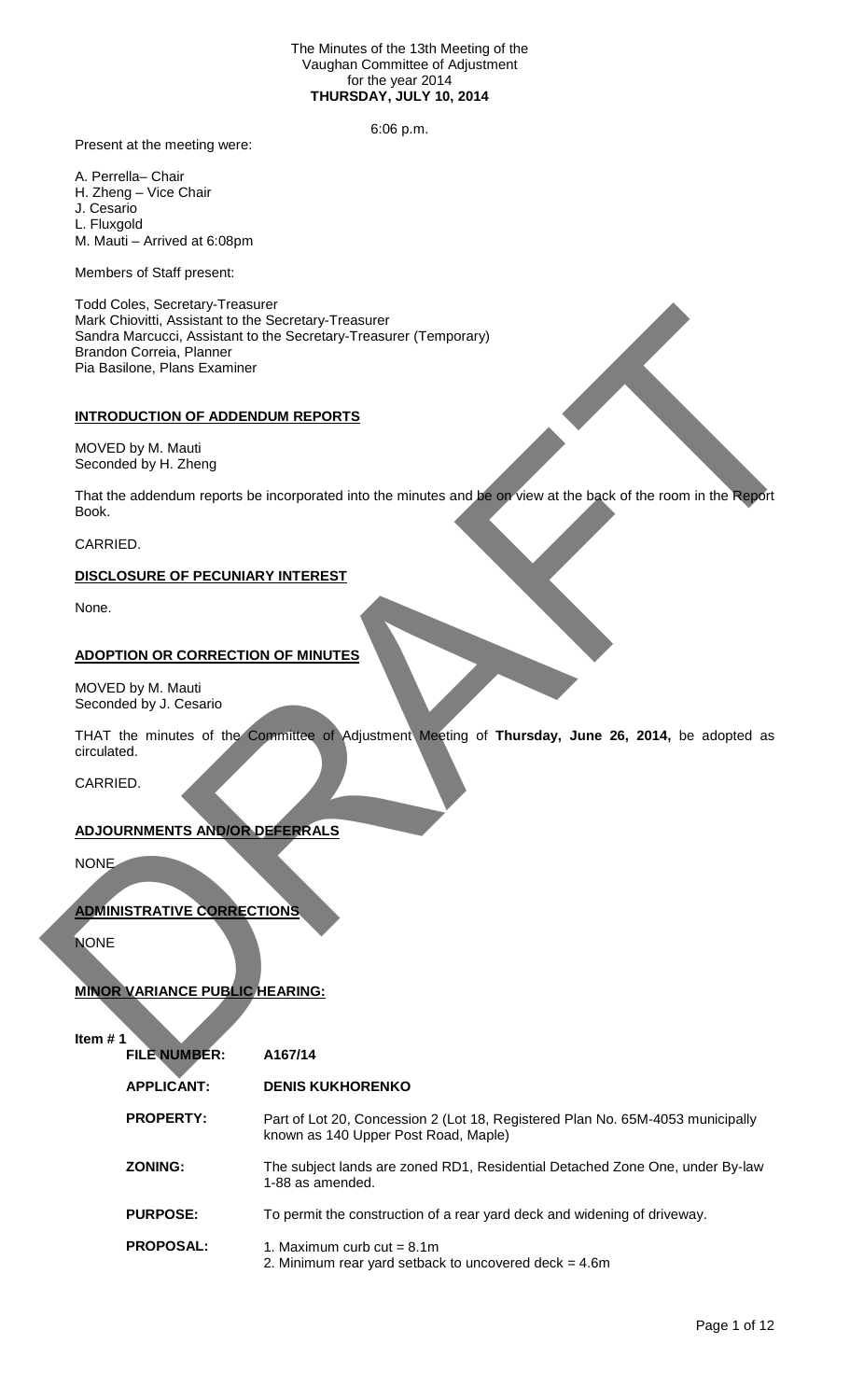#### **BY-LAW REQUIREMENT:**

1. Maximum curb  $cut = 6.0m$ 

2. Minimum rear yard setback to uncovered deck = 5.7m

Denis Kukhorenko, the applicant appeared before the Committee.

No one appeared before the Committee in support of or in opposition to the request.

The Committee is of the opinion that the variances sought can be considered minor and are desirable for the appropriate development and use of the land. The general intent and purpose of the By-law and the Official Plan will be maintained.

MOVED by J. Cesario Seconded by H. Zheng

- 1. That the applicant submits the variance application fee of \$315.00 payable to the Toronto and Region Conservation Authority, if required, to the satisfaction of to the Toronto and Region Conservation Authority;
- 2. That the applicant obtains a TRCA permit pursuant to Ontario Regulation 166/06, (Development, Interference with Wetlands and Alterations to Shorelines and Watercourses Regulation), if required, to the satisfaction of to the Toronto and Region Conservation Authority;
- 3. That if the condition(s) listed above is/are not fulfilled and the Building Permit is not applied for within twelve (12) months of the date this decision becomes final and binding, the said decision shall expire and shall be deemed to have been annulled and rescinded by the Committee**.(PLEASE NOTE THAT THIS TIME PERIOD CANNOT BE EXTENDED IN ANY WAY, FAILURE TO MEET THIS DEADLINE WILL RESULT IN REQUIRING A NEW APPLICATION AND FEE.)**

### **Item # 2**

|            | THAT Application No. A167/14, DENIS KUKHORENKO, be APPROVED, in accordance with the<br>attached sketch and subject to the following conditions:                                                                                                                                                                                                                                                                                                                     |                                                                                                                                                                                                                                                                                                                                                                                                                                           |  |  |  |  |  |
|------------|---------------------------------------------------------------------------------------------------------------------------------------------------------------------------------------------------------------------------------------------------------------------------------------------------------------------------------------------------------------------------------------------------------------------------------------------------------------------|-------------------------------------------------------------------------------------------------------------------------------------------------------------------------------------------------------------------------------------------------------------------------------------------------------------------------------------------------------------------------------------------------------------------------------------------|--|--|--|--|--|
|            | Authority;                                                                                                                                                                                                                                                                                                                                                                                                                                                          | 1. That the applicant submits the variance application fee of \$315.00 payable to the Toronto and Region<br>Conservation Authority, if required, to the satisfaction of to the Toronto and Region Conservation                                                                                                                                                                                                                            |  |  |  |  |  |
|            |                                                                                                                                                                                                                                                                                                                                                                                                                                                                     | 2. That the applicant obtains a TRCA permit pursuant to Ontario Regulation 166/06, (Development,<br>Interference with Wetlands and Alterations to Shorelines and Watercourses Regulation), if required,<br>to the satisfaction of to the Toronto and Region Conservation Authority;                                                                                                                                                       |  |  |  |  |  |
|            | That if the condition(s) listed above is/are not fulfilled and the Building Permit is not applied for within<br>3.<br>twelve (12) months of the date this decision becomes final and binding, the said decision shall expire<br>and shall be deemed to have been annulled and rescinded by the Committee.(PLEASE NOTE THAT<br>THIS TIME PERIOD CANNOT BE EXTENDED IN ANY WAY, FAILURE TO MEET THIS<br>DEADLINE WILL RESULT IN REQUIRING A NEW APPLICATION AND FEE.) |                                                                                                                                                                                                                                                                                                                                                                                                                                           |  |  |  |  |  |
|            | CARRIED.                                                                                                                                                                                                                                                                                                                                                                                                                                                            |                                                                                                                                                                                                                                                                                                                                                                                                                                           |  |  |  |  |  |
| Item $# 2$ | <b>FILE NUMBER:</b>                                                                                                                                                                                                                                                                                                                                                                                                                                                 | A168/14                                                                                                                                                                                                                                                                                                                                                                                                                                   |  |  |  |  |  |
|            | <b>APPLICANT:</b>                                                                                                                                                                                                                                                                                                                                                                                                                                                   | <b>ACHILLE AND ADRIANA CARINCI</b>                                                                                                                                                                                                                                                                                                                                                                                                        |  |  |  |  |  |
|            | <b>PROPERTY:</b>                                                                                                                                                                                                                                                                                                                                                                                                                                                    | Part of Lot 20, Concession 6 (Lot 63, Registered Plan 4626, municipally known as<br>20 Jackson Street, Maple).                                                                                                                                                                                                                                                                                                                            |  |  |  |  |  |
|            | <b>ZONING:</b>                                                                                                                                                                                                                                                                                                                                                                                                                                                      | The subject lands are zoned R1V, Residential, under By-law 1-88, as amended.                                                                                                                                                                                                                                                                                                                                                              |  |  |  |  |  |
|            | <b>PURPOSE:</b>                                                                                                                                                                                                                                                                                                                                                                                                                                                     | To permit the construction of a proposed cabana at the rear of the property and to<br>permit the maintenance of the existing pool equipment and air conditioning unit in<br>the side yard of the existing single family detached dwelling.                                                                                                                                                                                                |  |  |  |  |  |
|            | <b>PROPOSAL:</b>                                                                                                                                                                                                                                                                                                                                                                                                                                                    | 1. To permit a maximum lot coverage of 24.76% (dwelling = $23\%$ cabana =<br>$1.76\%$ ).<br>2. To permit a minimum rear yard setback of 1.7 m to an accessory structure.<br>3. To permit a minimum interior side yard setback of 0.60 m to an A/C unit.<br>4. To permit a minimum interior side yard setback of 0.90 m to pool equipment.<br>5. To permit the maintenance of an existing 9.29 m2 shed with a maximum height<br>of 3.04 m. |  |  |  |  |  |
|            | <b>BY-LAW</b><br><b>REQUIREMENT:</b>                                                                                                                                                                                                                                                                                                                                                                                                                                | 1. A maximum lot coverage of 20% is permitted for a 2 storey dwelling.<br>2. A minimum rear yard setback of 7.5 m is required to an accessory structure with<br>a gross floor area of 28.5 m2.<br>3. A minimum interior side yard setback of 1.2 m is required to an A/C unit.<br>4. A minimum interior side yard setback of 1.2 m is required to pool equipment.<br>5. A maximum height of 2.5 m is permitted for the existing shed.     |  |  |  |  |  |
|            | <b>BACKGROUND</b><br><b>INFORMATION:</b>                                                                                                                                                                                                                                                                                                                                                                                                                            | Minor Variance Applicantion:<br>A410/06 Approved Sept. 28/06 (Lot coverage for a two storey structure = 23%)<br>A228/00 Approved Aug. 31/00 (Front yard setback of 12.25m)                                                                                                                                                                                                                                                                |  |  |  |  |  |

Achille and Adriana Carinci, the applicants appeared before the Committee and gave a brief submission regarding the request.

Mrs. Maria Sammut, 9 Welton Street, appeared in opposition and submitted a letter of objection.

Luciano Cicci, 11 Welton Street, appeared in opposition to the request.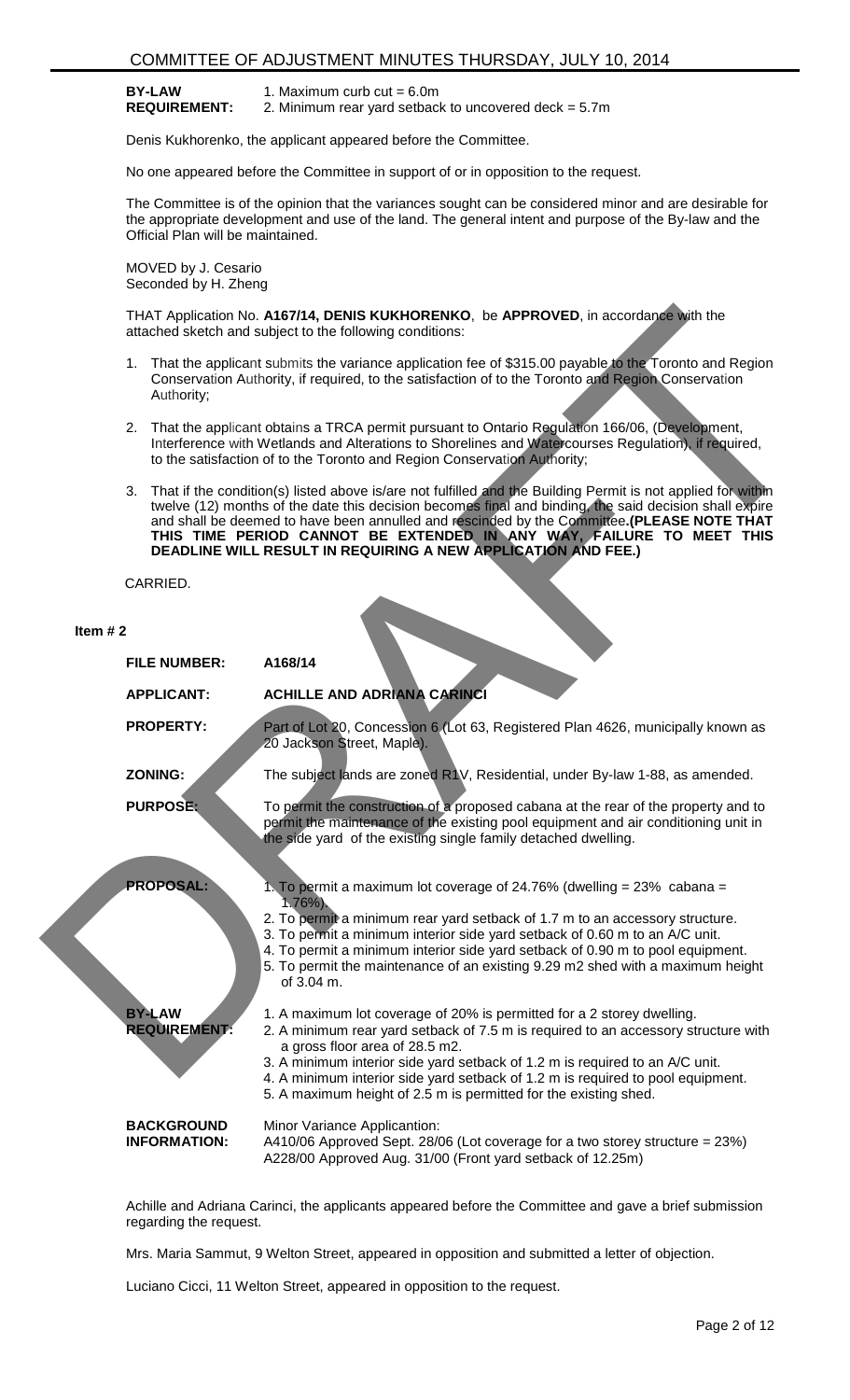No one else appeared before the Committee in support of or in opposition to the request.

Request for Decisions forms were received for Mrs. Maria Sammut, 9 Welton Street, Maple, ON, L6A 3Y3 and Luciano Cicci, 11 Welton Street, Vaughan, ON, L6A 3Y3.

During the discussions between the Committee, applicants and neighbours the issue of drainage in the rear yard of the subject property were a cause for concern. It was suggested that the Engineering Department revisit the location and provide a detailed drainage report.

MOVED by M. Mauti Seconded by L. Fluxgold

THAT Application No. **A168/14, ACHILLE AND ADRIANA CARINCI**, be **ADJOURNED TO July 24th, 2014 meeting**, to allow time for the Engineering Department to provide a report on the drainage.

#### **Item # 3**

|           | CARRIED.                                     |                                                                                                                                                                                                                                                                                                                                                                                                                                                                    |  |  |  |
|-----------|----------------------------------------------|--------------------------------------------------------------------------------------------------------------------------------------------------------------------------------------------------------------------------------------------------------------------------------------------------------------------------------------------------------------------------------------------------------------------------------------------------------------------|--|--|--|
| Item $#3$ |                                              |                                                                                                                                                                                                                                                                                                                                                                                                                                                                    |  |  |  |
|           | <b>FILE NUMBER:</b>                          | A169/14                                                                                                                                                                                                                                                                                                                                                                                                                                                            |  |  |  |
|           | <b>APPLICANT:</b>                            | FRANK RIGA and JOHN BERTACCO                                                                                                                                                                                                                                                                                                                                                                                                                                       |  |  |  |
|           | <b>PROPERTY:</b>                             | Part of Lot 9, Concession 8 (Municipally known as 8336 Kipling Avenue,<br>Woodbridge)                                                                                                                                                                                                                                                                                                                                                                              |  |  |  |
|           | <b>ZONING:</b>                               | The subject lands are zoned RM1 Street Townhouse Dwelling, under By-law 1-88<br>as amended.                                                                                                                                                                                                                                                                                                                                                                        |  |  |  |
|           | <b>PURPOSE:</b>                              | To permit the maintenance of a storage shed and to permit the continued<br>construction of a detached garage.                                                                                                                                                                                                                                                                                                                                                      |  |  |  |
|           | <b>PROPOSAL:</b>                             | 1. To permit a rear yard setback of 0.76 metres to the accessory building (garage).<br>2. To permit a rear yard setback of 0.30 metres to the accessory building (shed).<br>3. To permit an interior side yard setback of 0.65 metres to the accessory building<br>(garage).<br>4. To permit an exterior side yard setback of 0.90 metres to the accessory building<br>(shed).<br>5. To permit a building height of 2.67 metres for the accessory building (shed). |  |  |  |
|           | <b>BY-LAW</b><br><b>REQUIREMENT:</b>         | 1. A minimum rear yard setback of 7.5 metres is permitted<br>2. A minimum rear yard setback of 0.60 metres is permitted.<br>3. A minimum interior side yard setback of 1.5 metres is permitted.<br>4. A minimum exterior side yard setback of 4.5 metres is permitted.<br>5. A maximum building height of 2.5 metres is permitted.                                                                                                                                 |  |  |  |
|           |                                              | Frank Riga and John Bertacco, the applicants appeared before the Committee.                                                                                                                                                                                                                                                                                                                                                                                        |  |  |  |
|           |                                              | No one appeared before the Committee in support of or in opposition to the request.                                                                                                                                                                                                                                                                                                                                                                                |  |  |  |
|           | Official Plan will be maintained.            | The Committee is of the opinion that the variances sought can be considered minor and are desirable for<br>the appropriate development and use of the land. The general intent and purpose of the By-law and the                                                                                                                                                                                                                                                   |  |  |  |
|           | MOVED by M. Mauti<br>Seconded by L. Fluxgold |                                                                                                                                                                                                                                                                                                                                                                                                                                                                    |  |  |  |
|           | with the attached sketch                     | THAT Application No. A169/14, FRANK RIGA and JOHN BERTACCO, be APPROVED, in accordance                                                                                                                                                                                                                                                                                                                                                                             |  |  |  |
|           | CARRIED.                                     |                                                                                                                                                                                                                                                                                                                                                                                                                                                                    |  |  |  |

- 3. A minimum interior side yard setback of 1.5 metres is permitted.
- 4. A minimum exterior side yard setback of 4.5 metres is permitted.

| <b>FILE NUMBER:</b> | A170/14                                                                                                                                       |
|---------------------|-----------------------------------------------------------------------------------------------------------------------------------------------|
| <b>APPLICANT:</b>   | <b>IGLESIA HISPANA de WOODBRIDGE</b>                                                                                                          |
| <b>PROPERTY:</b>    | Part of Lot 4, Concession 6 (Lots 3 & 4, Registered Plan 65M-2167) municipally<br>known as 7611 Pine Valley Drive, Units 15 & 16, Woodbridge. |
| <b>ZONING:</b>      | The subject lands are zoned C7, Service Commercial Zone and subject to the<br>provisions of Exception 9(864) under By-law 1-88 as amended.    |
| <b>PURPOSE:</b>     | To permit the maintenance of a community centre/ place of worship, as follows:                                                                |
|                     | Dao 3 of 3                                                                                                                                    |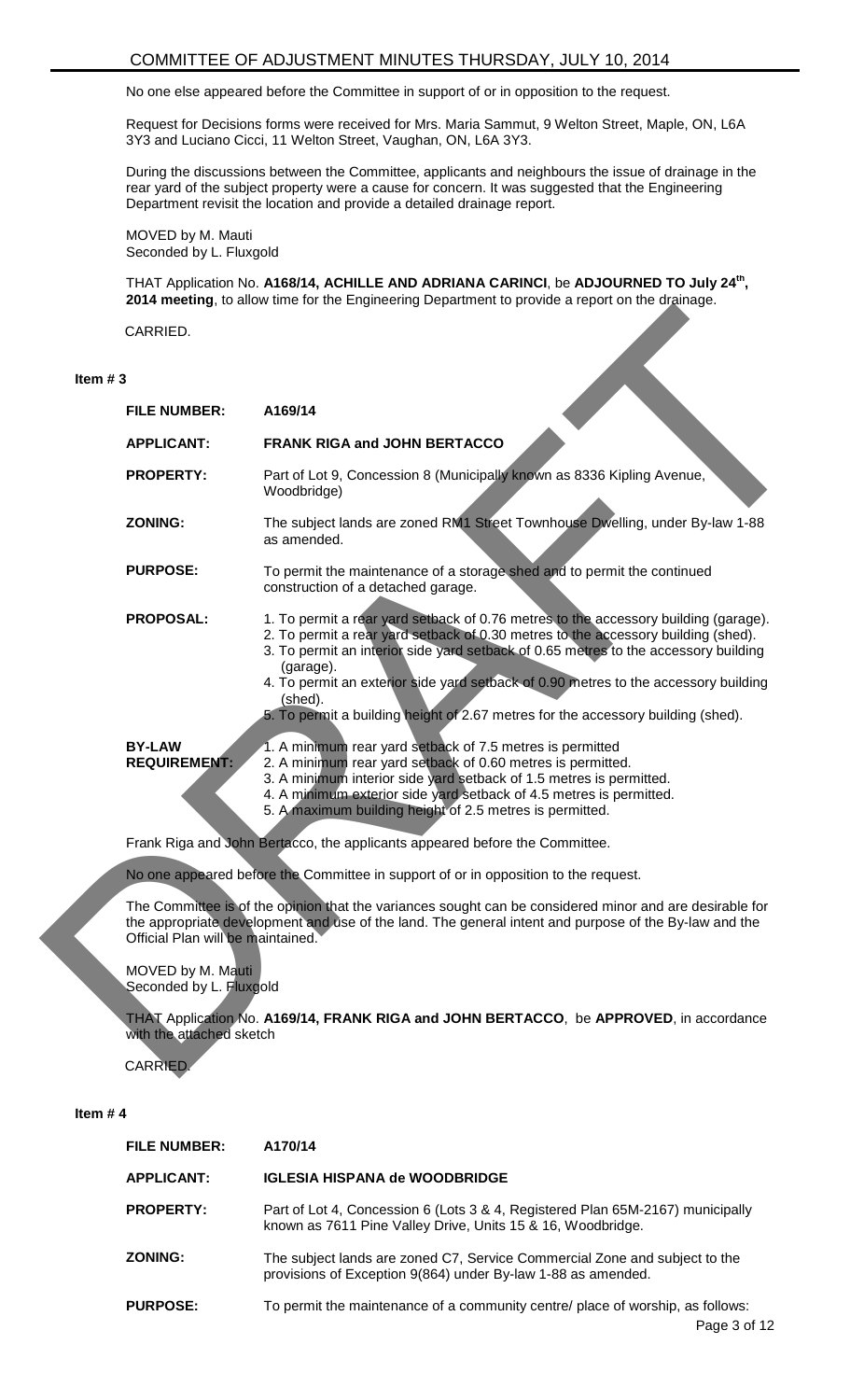| <b>PROPOSAL:</b>                         | 1. To maintain a church located in a multi-unit building.<br>2. To permit a minimum of 259 parking spaces                                                                                                                                                                                                                                                                                                                                                                                                                                                                                                                                                                                                                                        |  |  |  |  |  |
|------------------------------------------|--------------------------------------------------------------------------------------------------------------------------------------------------------------------------------------------------------------------------------------------------------------------------------------------------------------------------------------------------------------------------------------------------------------------------------------------------------------------------------------------------------------------------------------------------------------------------------------------------------------------------------------------------------------------------------------------------------------------------------------------------|--|--|--|--|--|
| <b>BY-LAW</b><br><b>REQUIREMENT:</b>     | 1. A church shall only be located in a standalone building.<br>2.422 parking spaces are required.                                                                                                                                                                                                                                                                                                                                                                                                                                                                                                                                                                                                                                                |  |  |  |  |  |
| <b>BACKGROUND</b><br><b>INFORMATION:</b> | <b>Consent Applications</b><br>Files B65/02, B66/02 APPROVED - Oct. 24/02, creation of new lot and easement<br>for sanitary, storm and water services.                                                                                                                                                                                                                                                                                                                                                                                                                                                                                                                                                                                           |  |  |  |  |  |
|                                          | Minor Variance Applications<br>File A129/14 - APPROVED - May 29/14 - 259 parking spaces<br>File A078/13 APPROVED - Apr 11/13 - accessory retail to an eating establishment (Unit 14<br>File A116/12 - APPROVED - May 3/12 - 259 parking spaces<br>File $A239/04$ APPROVED – Aug. $5/04 - 259$ not 280 min parking spaces<br>File A039/06 APPROVED - Mar. 22/06 - 259 not 291 min parking spaces (Unit 36)<br>File A059/06 APPROVED - Mar. 22/06 - 259 not 299 min parking spaces (Unit 19)<br>File $A062/06$ APPROVED - Mar. 22/06 – 259 not 307 min parking spaces (Unit 13)<br>File $A075/06$ APPROVED - Mar. 22/06 - 259 not 315 min parking spaces (Unit 7)<br>File A160//06 APPROVED - Apr 10/06 - 259 not 331 min parking spaces (Unit 10) |  |  |  |  |  |

|            |                                                                                                                     | File A116/12 - APPROVED - May 3/12 - 259 parking spaces<br>File A239/04 APPROVED - Aug. 5/04 - 259 not 280 min parking spaces<br>File A039//06 APPROVED - Mar. 22/06 - 259 not 291 min parking spaces (Unit 36)<br>File A059//06 APPROVED - Mar. 22/06 - 259 not 299 min parking spaces (Unit 19)<br>File A062//06 APPROVED - Mar. 22/06 - 259 not 307 min parking spaces (Unit 13)<br>File A075//06 APPROVED - Mar. 22/06 - 259 not 315 min parking spaces (Unit 7)<br>File A160//06 APPROVED - Apr 10/06 - 259 not 331 min parking spaces (Unit 10)<br>File A295/06 APPROVED - Jul 20/06 - 259 not 339 min parking spaces (Unit 9)<br>File A424/06 APPROVED - Oct. 26/06 - 259 not 346 min parking spaces (Unit 31)<br>File A433/06 APPROVED - Oct. 26/06 - 259 not 354 min parking spaces (Unit 17)<br>File A360//05 APPROVED. - Dec. $8/05 - 259$ not 284 min parking spaces (Unit 12) |  |  |  |  |  |  |
|------------|---------------------------------------------------------------------------------------------------------------------|--------------------------------------------------------------------------------------------------------------------------------------------------------------------------------------------------------------------------------------------------------------------------------------------------------------------------------------------------------------------------------------------------------------------------------------------------------------------------------------------------------------------------------------------------------------------------------------------------------------------------------------------------------------------------------------------------------------------------------------------------------------------------------------------------------------------------------------------------------------------------------------------|--|--|--|--|--|--|
|            |                                                                                                                     | Zoning Application File Z.03.007<br>Site Plan Amendment File DA.03.001                                                                                                                                                                                                                                                                                                                                                                                                                                                                                                                                                                                                                                                                                                                                                                                                                     |  |  |  |  |  |  |
|            | Jonathon Mousley, the agent appeared on behalf of the applicant gave a brief submission regarding the<br>request.   |                                                                                                                                                                                                                                                                                                                                                                                                                                                                                                                                                                                                                                                                                                                                                                                                                                                                                            |  |  |  |  |  |  |
|            |                                                                                                                     | No one appeared before the Committee in support of or in opposition to the request.                                                                                                                                                                                                                                                                                                                                                                                                                                                                                                                                                                                                                                                                                                                                                                                                        |  |  |  |  |  |  |
|            | Official Plan will be maintained.                                                                                   | The Committee is of the opinion that the variances sought can be considered minor and are desirable for<br>the appropriate development and use of the land. The general intent and purpose of the By-law and the                                                                                                                                                                                                                                                                                                                                                                                                                                                                                                                                                                                                                                                                           |  |  |  |  |  |  |
|            | MOVED by J. Cesario<br>Seconded by H. Zheng                                                                         |                                                                                                                                                                                                                                                                                                                                                                                                                                                                                                                                                                                                                                                                                                                                                                                                                                                                                            |  |  |  |  |  |  |
|            | THAT Application No. A170/14, IGLESIA HISPANA de WOODBRIDGE, be APPROVED, in accordance<br>with the attached sketch |                                                                                                                                                                                                                                                                                                                                                                                                                                                                                                                                                                                                                                                                                                                                                                                                                                                                                            |  |  |  |  |  |  |
|            | CARRIED.                                                                                                            |                                                                                                                                                                                                                                                                                                                                                                                                                                                                                                                                                                                                                                                                                                                                                                                                                                                                                            |  |  |  |  |  |  |
| Item $# 5$ |                                                                                                                     |                                                                                                                                                                                                                                                                                                                                                                                                                                                                                                                                                                                                                                                                                                                                                                                                                                                                                            |  |  |  |  |  |  |
|            | <b>FILE NUMBER:</b>                                                                                                 | A171/14                                                                                                                                                                                                                                                                                                                                                                                                                                                                                                                                                                                                                                                                                                                                                                                                                                                                                    |  |  |  |  |  |  |
|            | <b>APPLICANT:</b>                                                                                                   | <b>AMALFI HOME BUILDING INC</b>                                                                                                                                                                                                                                                                                                                                                                                                                                                                                                                                                                                                                                                                                                                                                                                                                                                            |  |  |  |  |  |  |
|            | <b>PROPERTY:</b>                                                                                                    | Part of Lot 22, Concession 9 (Lot 43, Registered Plan 65M-4336 municipally<br>known as 31 Spicewood Crescent, Kleinburg)                                                                                                                                                                                                                                                                                                                                                                                                                                                                                                                                                                                                                                                                                                                                                                   |  |  |  |  |  |  |
|            | <b>ZONING:</b>                                                                                                      | The subject lands are zoned RD1, Residential Zone Detached Zone One and<br>subject to the provisions of Exception 9(1316) under By-law 1-88 as amended.                                                                                                                                                                                                                                                                                                                                                                                                                                                                                                                                                                                                                                                                                                                                    |  |  |  |  |  |  |
|            | <b>PURPOSE:</b>                                                                                                     | To permit the construction of a propsed two-storey detached dwelling with the<br>garages attached.                                                                                                                                                                                                                                                                                                                                                                                                                                                                                                                                                                                                                                                                                                                                                                                         |  |  |  |  |  |  |
|            | <b>PROPOSAL:</b>                                                                                                    | 1. To permit a combined garage width of 13.97 metres for the dwelling.<br>2. To permit a maximum garage projection of 5.89 metres beyond the most distant<br>wall of the dwelling.                                                                                                                                                                                                                                                                                                                                                                                                                                                                                                                                                                                                                                                                                                         |  |  |  |  |  |  |
|            | <b>BY-LAW</b><br><b>REQUIREMENT:</b>                                                                                | 1. Maximum interior garage width 9.0m.<br>2. No garage shall project into the front yard more than 1.0m beyond the most<br>distant point of any wall of the dwelling facing the street at ground floor level.                                                                                                                                                                                                                                                                                                                                                                                                                                                                                                                                                                                                                                                                              |  |  |  |  |  |  |

Cesario Gil, the agent appeared on behalf of the applicant gave a brief submission regarding the request.

No one appeared before the Committee in support of or in opposition to the request.

The Committee is of the opinion that the variances sought can be considered minor and are desirable for the appropriate development and use of the land. The general intent and purpose of the By-law and the Official Plan will be maintained.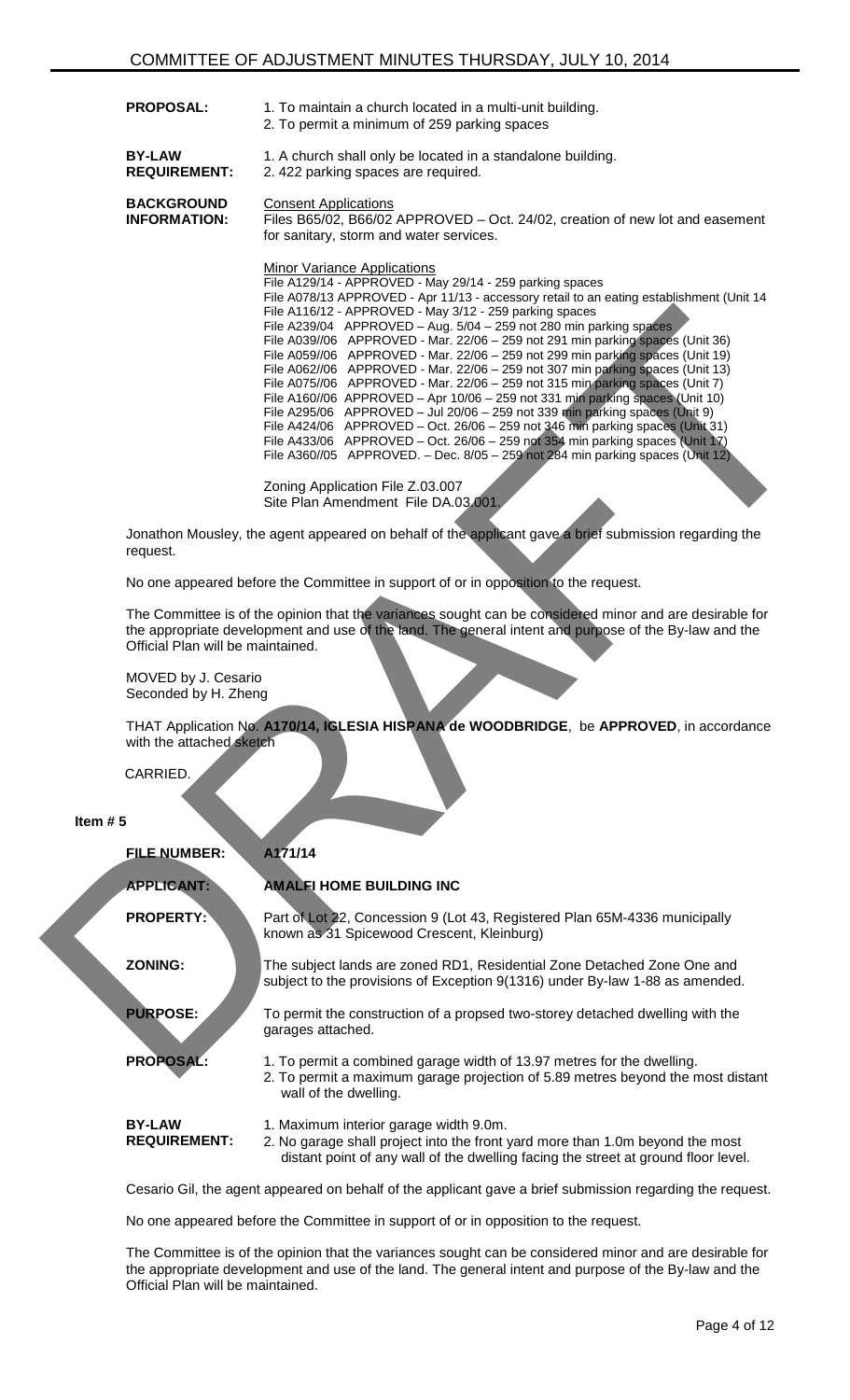MOVED by M. Mauti Seconded by J. Cesario

THAT Application No. **A171/14, AMALFI HOME BUILDING INC**, be **APPROVED**, in accordance with the attached sketch

CARRIED.

#### **Item # 6**

| <b>FILE NUMBER:</b>                                                                                                                                                                                                                                   | A172/14                                                                                                                                                                                                                                                                                                                                                                                                                                                                  |  |  |  |  |
|-------------------------------------------------------------------------------------------------------------------------------------------------------------------------------------------------------------------------------------------------------|--------------------------------------------------------------------------------------------------------------------------------------------------------------------------------------------------------------------------------------------------------------------------------------------------------------------------------------------------------------------------------------------------------------------------------------------------------------------------|--|--|--|--|
| <b>APPLICANT:</b>                                                                                                                                                                                                                                     | <b>BORIS PIESOK</b>                                                                                                                                                                                                                                                                                                                                                                                                                                                      |  |  |  |  |
| <b>PROPERTY:</b>                                                                                                                                                                                                                                      | Part of Lot 20, Concession 2, (Lot 22, Registered Plan 65M-4135, municipally<br>known as 290 Upper Post Road, Maple).                                                                                                                                                                                                                                                                                                                                                    |  |  |  |  |
| <b>ZONING:</b>                                                                                                                                                                                                                                        | The subject lands are zoned RD1, Residential Detached Zone One, and subject to<br>the provisions of Exception 9(1275) under By-law 1-88 as amended                                                                                                                                                                                                                                                                                                                       |  |  |  |  |
| <b>PURPOSE:</b>                                                                                                                                                                                                                                       | To permit the construction of a proposed covered and unenclosed deck, as well as<br>a curb cut and widened driveway                                                                                                                                                                                                                                                                                                                                                      |  |  |  |  |
| <b>PROPOSAL:</b>                                                                                                                                                                                                                                      | 1. To permit a curb cut total 8.25 metres.<br>2. To permit the portion of the driveway between the street line and the street curb<br>to be 8.25 metres in width.<br>3. To permit a rear yard setback of 5.57 metres to a covered deck.                                                                                                                                                                                                                                  |  |  |  |  |
| <b>BY-LAW</b><br><b>REQUIREMENT:</b>                                                                                                                                                                                                                  | 1. The maximum permitted curb cut is 6.0 metres.<br>2. The maximum width of a driveway at the street curb shall be 6.0 metres. In<br>addition, the portion of the driveway between the street line and the street curb<br>shall not exceed 6.0 metres in width.<br>3. A minimum of 7.5 metres is required from the covered deck to the rear lot line.                                                                                                                    |  |  |  |  |
|                                                                                                                                                                                                                                                       | Boris Piesok, the applicant appeared before the Committee.                                                                                                                                                                                                                                                                                                                                                                                                               |  |  |  |  |
| No one appeared before the Committee in support of or in opposition to the request.                                                                                                                                                                   |                                                                                                                                                                                                                                                                                                                                                                                                                                                                          |  |  |  |  |
| The Committee is of the opinion that the variances sought can be considered minor and are desirable for<br>the appropriate development and use of the land. The general intent and purpose of the By-law and the<br>Official Plan will be maintained. |                                                                                                                                                                                                                                                                                                                                                                                                                                                                          |  |  |  |  |
| MOVED by J. Cesario<br>Seconded by H. Zheng                                                                                                                                                                                                           |                                                                                                                                                                                                                                                                                                                                                                                                                                                                          |  |  |  |  |
| THAT Application No. A172/14, BORIS PIESOK, be APPROVED, in accordance with the attached<br>sketch and subject to the following conditions:                                                                                                           |                                                                                                                                                                                                                                                                                                                                                                                                                                                                          |  |  |  |  |
| 1.<br><b>Conservation Authority.</b>                                                                                                                                                                                                                  | That the applicant submits the variance application fee of \$315.00 payable to the Toronto and<br>Region Conservation Authority, if required, to the satisfaction of the Toronto and Region                                                                                                                                                                                                                                                                              |  |  |  |  |
| 2.                                                                                                                                                                                                                                                    | That if the condition(s) listed above is/are not fulfilled and the Building Permit is not applied for<br>within twelve (12) months of the date this decision becomes final and binding, the said decision<br>shall expire and shall be deemed to have been annulled and rescinded by the<br>Committee. (PLEASE NOTE THAT THIS TIME PERIOD CANNOT BE EXTENDED IN ANY<br>WAY, FAILURE TO MEET THIS DEADLINE WILL RESULT IN REQUIRING A NEW<br><b>APPLICATION AND FEE.)</b> |  |  |  |  |
| CARRIED.                                                                                                                                                                                                                                              |                                                                                                                                                                                                                                                                                                                                                                                                                                                                          |  |  |  |  |

#### MOVED by J. Cesario Seconded by H. Zheng

- 1. That the applicant submits the variance application fee of \$315.00 payable to the Toronto and Region Conservation Authority, if required, to the satisfaction of the Toronto and Region Conservation Authority.
- 2. That if the condition(s) listed above is/are not fulfilled and the Building Permit is not applied for within twelve (12) months of the date this decision becomes final and binding, the said decision shall expire and shall be deemed to have been annulled and rescinded by the Committee**.(PLEASE NOTE THAT THIS TIME PERIOD CANNOT BE EXTENDED IN ANY WAY, FAILURE TO MEET THIS DEADLINE WILL RESULT IN REQUIRING A NEW APPLICATION AND FEE.)**

| <b>FILE NUMBER:</b> | A173/14                                                                                                                                   |
|---------------------|-------------------------------------------------------------------------------------------------------------------------------------------|
| <b>APPLICANT:</b>   | <b>LEONARD LIPSTEIN</b>                                                                                                                   |
| <b>PROPERTY:</b>    | Part of Lot 20, Concession 2 (Lot 8, Registered Plan 65M-4110) municipally known<br>as 147 Lindvest Crescent, Maple.                      |
| <b>ZONING:</b>      | The subject lands are zoned RD3, Residential Detached Zone Three, under By-<br>law 1-88 subject to Exception 9(1231) as amended.          |
| <b>PURPOSE:</b>     | To permit the construction of a swimming pool, pad and pool equipment and to<br>permit the maintenance of an air conditioner, as follows: |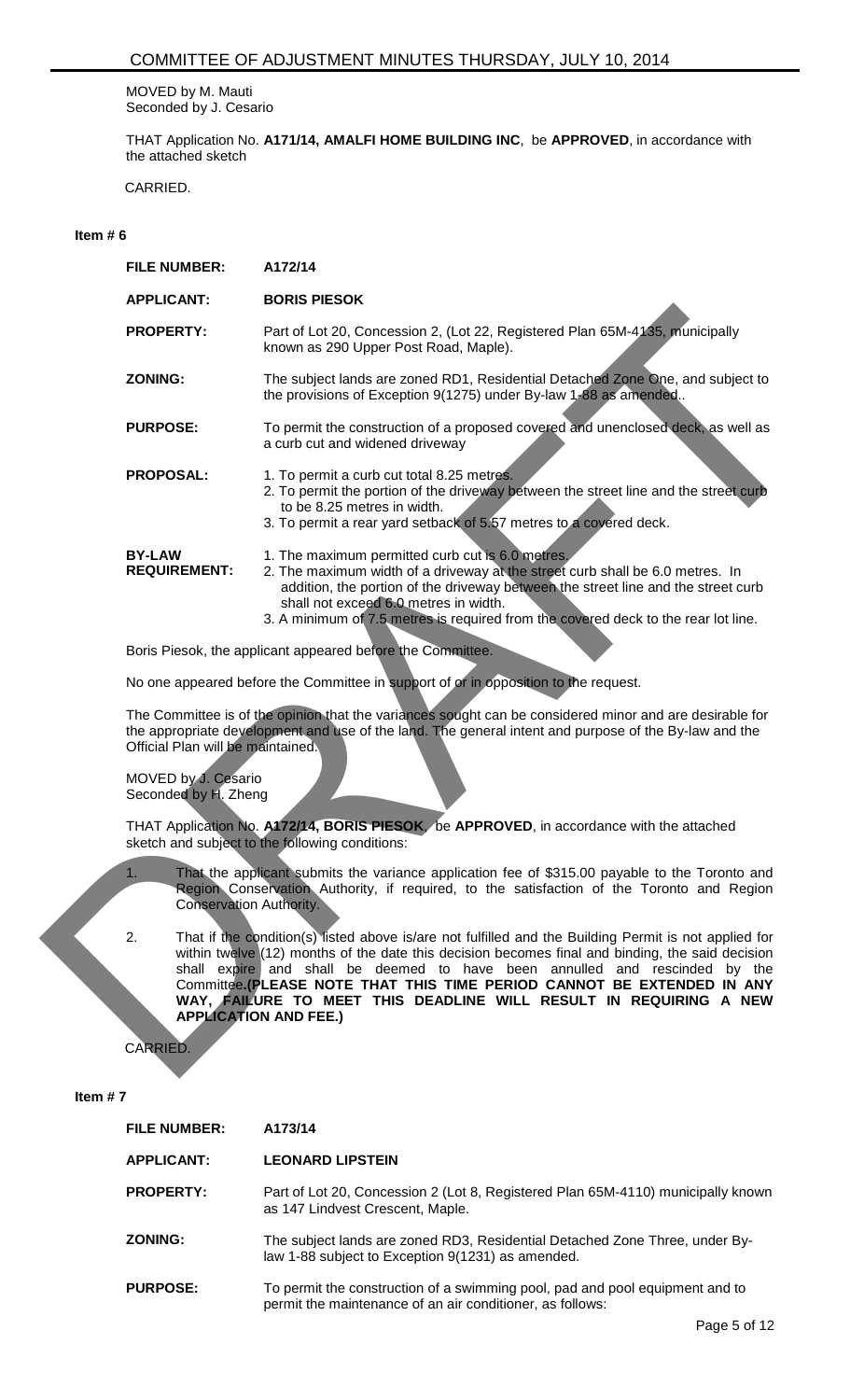- **PROPOSAL:** 1. Minimum exterior sidevard setback to water's edge of pool = 1.5m
	- 2. Minimum rear yard setback to unenclosed pool equipment = 5.7m
	- 3. Minimum exterior sideyard setback to unenclosed pool equipment = .6m
		- 4. Minimum interior sideyard setback to A/C unit = .35m

| <b>BY-LAW</b>       | 1. Minimum exterior sideyard setback to water's edge of pool $=$ 4.5m      |
|---------------------|----------------------------------------------------------------------------|
| <b>REQUIREMENT:</b> | 2. Minimum rear yard setback to unenclosed pool equipment = $6.0m$         |
|                     | 3. Minimum exterior sideyard setback to unenclosed pool equipment $=$ 3.0m |
|                     | 4. Minimum interior sidevard setback to $A/C$ unit = 1.2m                  |

Leonard Lipstein, the applicant appeared before the Committee.

No one appeared before the Committee in support of or in opposition to the request.

#### **Item # 8**

|            | area before the commuted in cappoit or or in opposition to the r |                                                                                                                                                                                                                  |  |  |  |
|------------|------------------------------------------------------------------|------------------------------------------------------------------------------------------------------------------------------------------------------------------------------------------------------------------|--|--|--|
|            | Official Plan will be maintained.                                | The Committee is of the opinion that the variances sought can be considered minor and are desirable for<br>the appropriate development and use of the land. The general intent and purpose of the By-law and the |  |  |  |
|            | MOVED by H. Zheng<br>Seconded by J. Cesario                      |                                                                                                                                                                                                                  |  |  |  |
|            | sketch                                                           | THAT Application No. A173/14, LEONARD LIPSTEIN, be APPROVED, in accordance with the attached                                                                                                                     |  |  |  |
|            | CARRIED.                                                         |                                                                                                                                                                                                                  |  |  |  |
| Item $# 8$ |                                                                  |                                                                                                                                                                                                                  |  |  |  |
|            | <b>FILE NUMBER:</b>                                              | A174/14                                                                                                                                                                                                          |  |  |  |
|            | <b>APPLICANT:</b>                                                | 3232 STEELES AVENUE INC.                                                                                                                                                                                         |  |  |  |
|            | <b>PROPERTY:</b>                                                 | Part of Lot 1, Concession 5 (Lot 2, Registered Plan No. 65M-2172 municipally<br>known as 3232 Steeles Ave, Concord)                                                                                              |  |  |  |
|            | <b>ZONING:</b>                                                   | The subject lands are zoned C7, Service Commercial, subject to Exception 9(325),<br>under By-law 1-88, as amended.                                                                                               |  |  |  |
|            | <b>PURPOSE:</b>                                                  | To permit the maintenance of an existing one storey commerical building.                                                                                                                                         |  |  |  |
|            | PROPOSAL:                                                        | 1. To permit a retail store use in Units 14/15.                                                                                                                                                                  |  |  |  |
|            | <b>BY-LAW</b><br><b>REQUIREMENT:</b>                             | 1. A retail store use is not permitted                                                                                                                                                                           |  |  |  |
|            | <b>BACKGROUND</b><br><b>INFORMATION:</b>                         | <b>MINOR VARIANCE APPLICATION:</b><br>A041/13 - APPROVED MAR 7/13- To permit a car brokerage in unit #17 of the<br>existing building.                                                                            |  |  |  |
|            |                                                                  | A165/08 - APPROVED JUL 17/08- To permit the construction of an outdoor patio<br>for Unit #8.                                                                                                                     |  |  |  |
|            | submission regarding the request.                                | Jim Levac Weston Consulting Group, the agent appeared on behalf of the applicant gave a brief                                                                                                                    |  |  |  |
|            |                                                                  | No one appeared before the Committee in support of or in opposition to the request.                                                                                                                              |  |  |  |
|            | Official Plan will be maintained.                                | The Committee is of the opinion that the variance sought can be considered minor and is desirable for<br>the appropriate development and use of the land. The general intent and purpose of the By-law and the   |  |  |  |
|            |                                                                  |                                                                                                                                                                                                                  |  |  |  |

MOVED by H. Zheng Seconded by J. Cesario

THAT Application No. **A174/14, 3232 STEELES AVENUE INC.**, be **APPROVED**, in accordance with the attached sketch

CARRIED.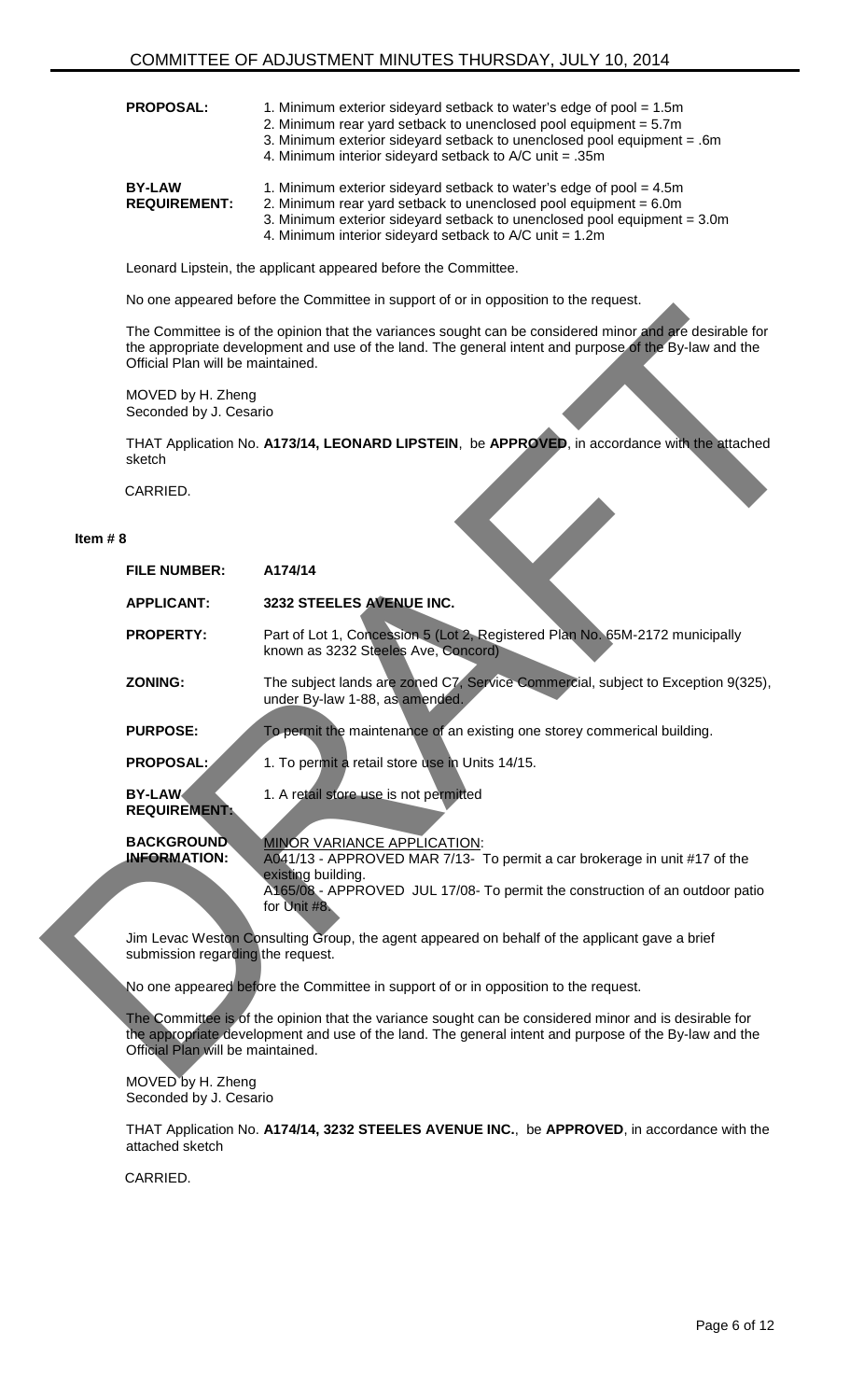#### **Item # 9**

| <b>FILE NUMBER:</b> | A175/14                                                                                                                                     |
|---------------------|---------------------------------------------------------------------------------------------------------------------------------------------|
| <b>APPLICANT:</b>   | ALLEGRA ON WOODSTREAM INC.                                                                                                                  |
| <b>PROPERTY:</b>    | Part of Lot 5, Concession 8 (Part of Block 1, Registered Plan No. 65M-2464<br>municipally known 12 and 24 Woodstream Boulevard, Woodbridge) |
| <b>ZONING:</b>      | The subject lands are zoned RA3, Residential Zone, and subject to the provisions<br>of Exception 9(1315) under By-law 1-88 as amended.      |
| <b>PURPOSE:</b>     | To permit the continued contrusction of a residential condominium.                                                                          |
| <b>PROPOSAL:</b>    | To permit the following maximum parking widths and lengths:                                                                                 |

| <b>PROPOSAL:</b> |                  |                                | To permit the following maximum parking widths and lengths: |            |           |  |
|------------------|------------------|--------------------------------|-------------------------------------------------------------|------------|-----------|--|
|                  | NO.              | <b>PARKING</b><br><b>LEVEL</b> | <b>PARKING UNIT</b><br>NO.                                  | LENGTH (m) | WIDTH (m) |  |
|                  | $\mathbf{1}$     | $\boldsymbol{\mathsf{A}}$      | $\overline{7}$                                              | 6.25       | 2.50      |  |
|                  | $\overline{2}$   | A                              | $\,8\,$                                                     | 6.25       | 2.50      |  |
|                  | $\overline{3}$   | Α                              | $9\,$                                                       | 6.25       | 2.60      |  |
|                  | 4                | Α                              | $10\,$                                                      | 6.25       | 2.60      |  |
|                  | 5                | A                              | 11                                                          | 6.25       | 2.50      |  |
|                  | $\boldsymbol{6}$ | A                              | 84                                                          | 6.00       | 2.50      |  |
|                  | $\overline{7}$   | $\mathsf A$                    | 85                                                          | 5.45       | 2.50      |  |
|                  | 8                | A                              | 86                                                          | 6.00       | 2.50      |  |
|                  | 9                | A                              | 87                                                          | 6.00       | 2.50      |  |
|                  | $10\,$           | A                              | 184                                                         | 5.70       | 2.88      |  |
|                  | 11               | A                              | 185                                                         | 5.70       | 2.88      |  |
|                  | 12               | A                              | 186                                                         | 5.70       | 2.88      |  |
|                  | $13\,$           | A                              | 187                                                         | 5.70       | 2.88      |  |
|                  | 14               | $\boldsymbol{\mathsf{A}}$      | 188                                                         | 5.70       | 2.79      |  |
|                  | 15               | A                              | 189                                                         | 5.70       | 2.79      |  |
|                  | 16               | B                              | 11                                                          | 5.82       | 2.74      |  |
|                  | 17               | B                              | 18                                                          | 5.94       | 3.05      |  |
|                  | $\overline{18}$  | $\sf B$                        | 19                                                          | 6.20       | 2.49      |  |
|                  | 19               | B                              | 20                                                          | 6.20       | 2.49      |  |
|                  | 20 <sub>1</sub>  | $\sf B$                        | 21                                                          | 6.20       | 2.59      |  |
|                  | 21               | B                              | 22                                                          | 6.20       | 2.59      |  |
|                  | 22               | B                              | 23                                                          | 6.20       | 2.58      |  |
|                  | 23               | $\sf B$                        | 34                                                          | 5.94       | 3.07      |  |
|                  | 24               | $\sf B$                        | 37                                                          | 5.70       | 2.88      |  |
|                  | 25               | B                              | 38                                                          | 5.70       | 2.88      |  |
|                  | 26               | B                              | 98                                                          | 6.00       | 2.50      |  |
|                  | 27               | B                              | 99                                                          | 5.44       | 2.50      |  |
|                  | 28               | B                              | 100                                                         | 6.00       | 2.50      |  |
|                  | 29               | $\sf B$                        | 101                                                         | 6.00       | 2.50      |  |

**BY-LAW REQUIREMENT:** A minimum parking space size of 2.7 metres X 6.0 metres is permitted.

Michael Manett, the agent appeared on behalf of the applicant gave a brief submission regarding the request. The agent confirm that parking spots A85and B99 were not sold at this time.

No one appeared before the Committee in support of or in opposition to the request.

Page 7 of 12 The Committee is of the opinion that the variances sought can be considered minor and are desirable for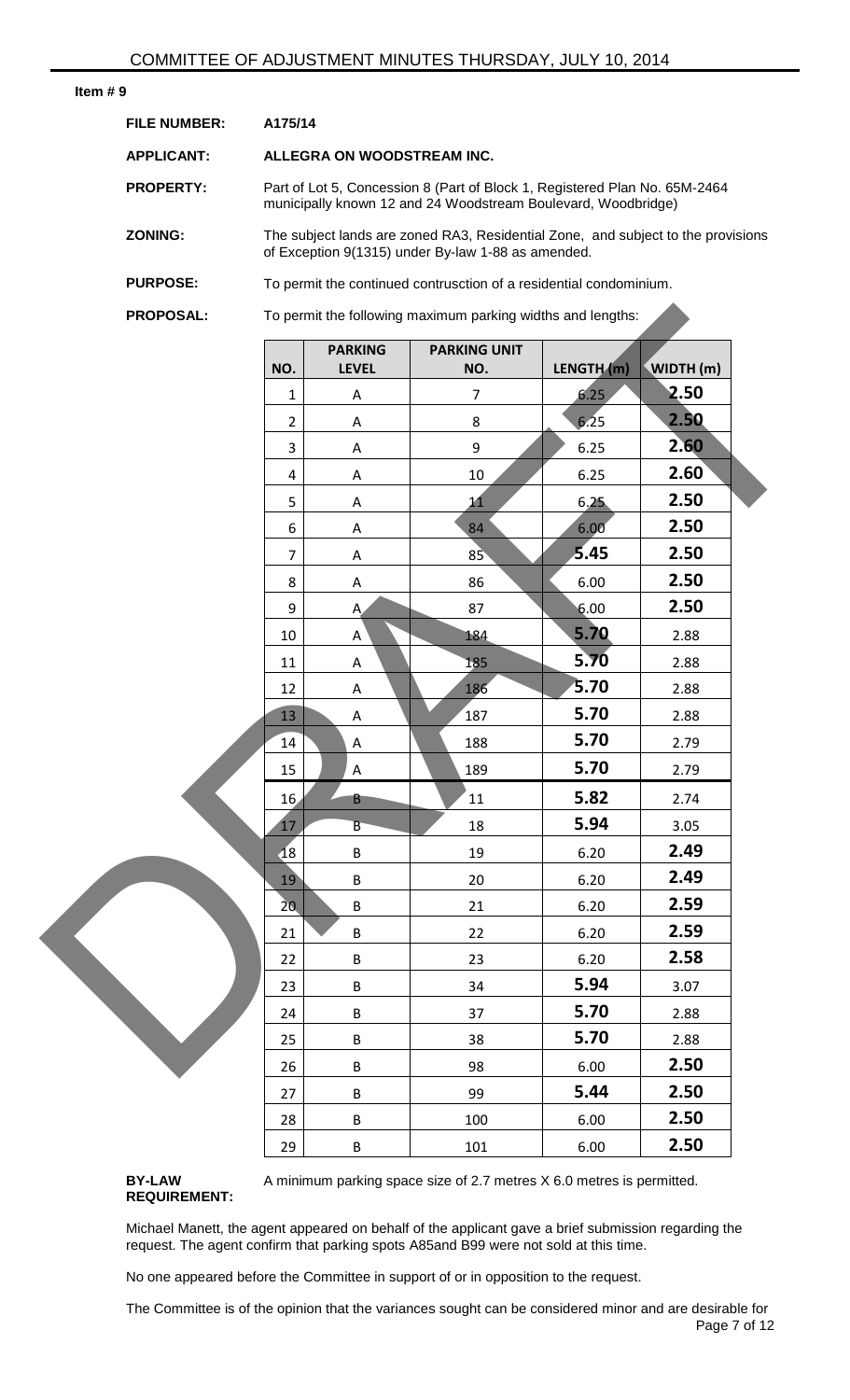the appropriate development and use of the land. The general intent and purpose of the By-law and the Official Plan will be maintained.

MOVED by L. Fluxgold Seconded by J. Cesario

THAT Application No. **A175/14, ALLEGRA ON WOODSTREAM INC.**, be **APPROVED**, in accordance with the attached sketch and subject to the following conditions:

- 1. That an undertaking be provided by the applicant confirming that the condominium disclosure statement will include a notification for the purchasers of parking units A85 and B99 that those parking spaces shall only be used for small cars.
- 2. That if the condition(s) listed above is/are not fulfilled and the Building Permit is not applied for within twelve (12) months of the date this decision becomes final and binding, the said decision shall expire and shall be deemed to have been annulled and rescinded by the Committee**.(PLEASE NOTE THAT THIS TIME PERIOD CANNOT BE EXTENDED IN ANY WAY, FAILURE TO MEET THIS DEADLINE WILL RESULT IN REQUIRING A NEW APPLICATION AND FEE.)**

#### **Item # 10**

|             |                                             | at it the condition of notice above load bilot railined and the Ballang is christies not applied for<br>twelve (12) months of the date this decision becomes final and binding, the said decision shall<br>expire and shall be deemed to have been annulled and rescinded by the Committee. (PLEASE<br>NOTE THAT THIS TIME PERIOD CANNOT BE EXTENDED IN ANY WAY, FAILURE TO MEET<br>THIS DEADLINE WILL RESULT IN REQUIRING A NEW APPLICATION AND FEE.) |
|-------------|---------------------------------------------|--------------------------------------------------------------------------------------------------------------------------------------------------------------------------------------------------------------------------------------------------------------------------------------------------------------------------------------------------------------------------------------------------------------------------------------------------------|
|             | CARRIED.                                    |                                                                                                                                                                                                                                                                                                                                                                                                                                                        |
| Item $# 10$ |                                             |                                                                                                                                                                                                                                                                                                                                                                                                                                                        |
|             | <b>FILE NUMBER:</b>                         | A176/14                                                                                                                                                                                                                                                                                                                                                                                                                                                |
|             | <b>APPLICANT:</b>                           | ADVANCED PROCESS DESIGN/FAB. INC.                                                                                                                                                                                                                                                                                                                                                                                                                      |
|             | <b>PROPERTY:</b>                            | Part of Lot 9, Concession 5, municipally known as 410 Chrislea Road, Unit 10,<br>Woodbridge.                                                                                                                                                                                                                                                                                                                                                           |
|             | <b>ZONING:</b>                              | The subject lands are zoned EM2, General Employment Area, under By-law 1-88,<br>as amended.                                                                                                                                                                                                                                                                                                                                                            |
|             | <b>PURPOSE:</b>                             | To permit the maintenance of a second floor extension, as follows:                                                                                                                                                                                                                                                                                                                                                                                     |
|             | <b>PROPOSAL:</b>                            | 1. To permit a minimum of 77 parking spaces.                                                                                                                                                                                                                                                                                                                                                                                                           |
|             | <b>BY-LAW</b><br><b>REQUIREMENT:</b>        | 1. A minimum of 86 parking spaces are required.                                                                                                                                                                                                                                                                                                                                                                                                        |
|             |                                             | Rob Ricci, the agent appeared on behalf of the applicant gave a brief submission regarding the request.<br>No one appeared before the Committee in support of or in opposition to the request.                                                                                                                                                                                                                                                         |
|             | Official Plan will be maintained.           | The Committee is of the opinion that the variance sought can be considered minor and is desirable for<br>the appropriate development and use of the land. The general intent and purpose of the By-law and the                                                                                                                                                                                                                                         |
|             | MOVED by J. Cesario<br>Seconded by H. Zheng |                                                                                                                                                                                                                                                                                                                                                                                                                                                        |
|             | accordance with the attached sketch         | THAT Application No. A176/14, ADVANCED PROCESS DESIGN/FAB. INC., be APPROVED, in                                                                                                                                                                                                                                                                                                                                                                       |
| Item $# 11$ | CARRIED.                                    |                                                                                                                                                                                                                                                                                                                                                                                                                                                        |
|             | <b>FILE NUMBER:</b>                         | A177/14                                                                                                                                                                                                                                                                                                                                                                                                                                                |
|             |                                             |                                                                                                                                                                                                                                                                                                                                                                                                                                                        |

| <b>FILE NUMBER:</b> | A177/14                                                                                                                                          |
|---------------------|--------------------------------------------------------------------------------------------------------------------------------------------------|
| <b>APPLICANT:</b>   | RICHARD (RICK) AND LILLIAN EKSTEIN                                                                                                               |
| <b>PROPERTY:</b>    | Part of Lot 29, Concession 1, (Lot 8, Registered Plan No. 3319, municipally known<br>as 94 Arnold Avenue, Thornhill).                            |
| <b>ZONING:</b>      | The subject lands are zoned R1V, Old Village Residential, under By-law 1-88<br>subject to Exception 9(662) as amended.                           |
| <b>PURPOSE:</b>     | To permit the construction of a proposed Cabana.                                                                                                 |
| <b>PROPOSAL:</b>    | 1. Maximum Lot Coverage = $23.77\%$ (Dwelling = $19.12\%$ ; Cabana = $0.97\%$ ;<br>covered porchs = $3.68\%$ )<br>2. Height of Cabana = $5.283m$ |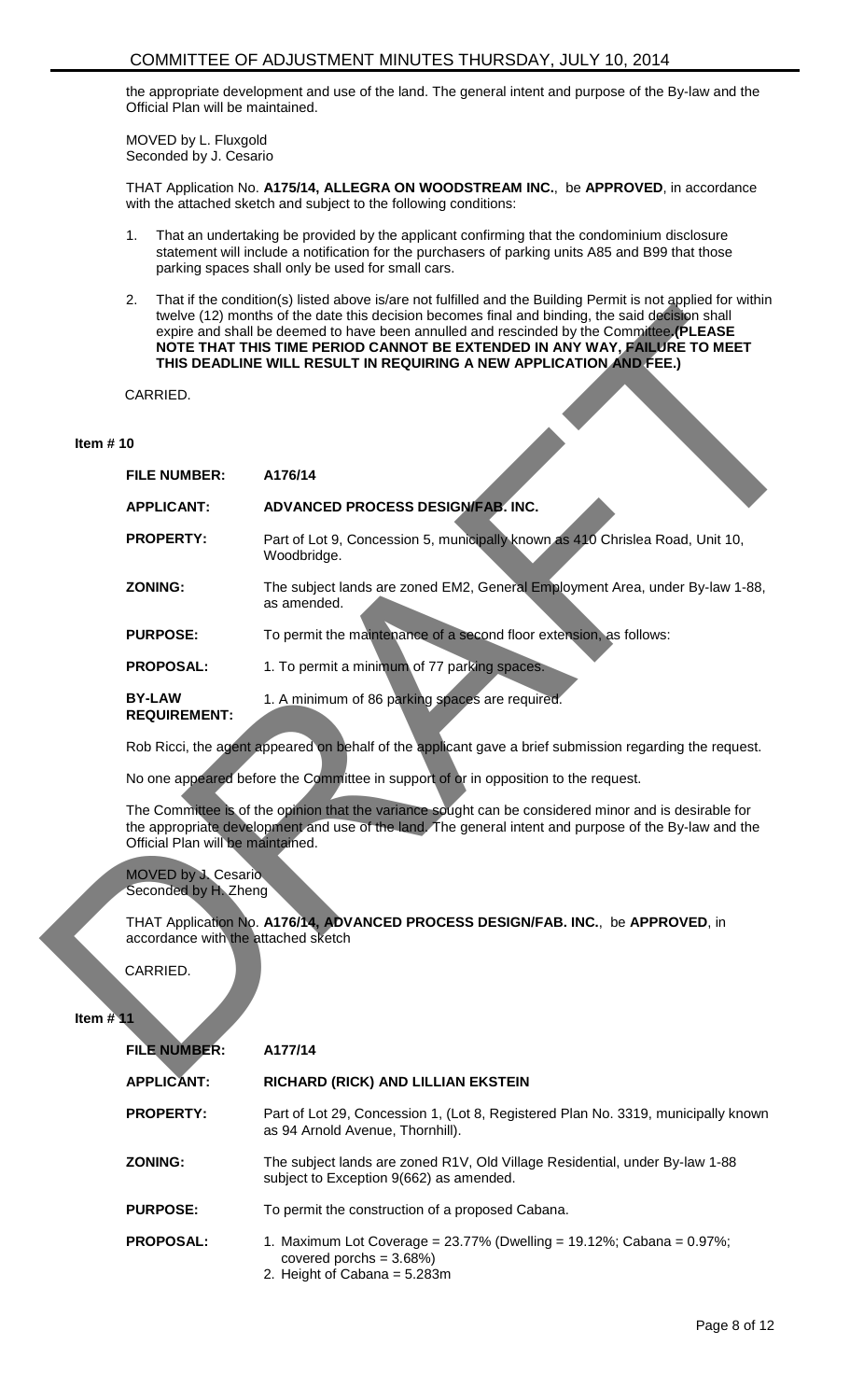| <b>BY-LAW</b>       | 1. Maximum lot coverage $= 20\%$                                            |
|---------------------|-----------------------------------------------------------------------------|
| <b>REQUIREMENT:</b> | 2. Maximum height of accessory structure $=$ 4.5m measured from the average |
|                     | finished ground level to the highest point of the structure.                |

**BACKGROUND INFORMATION:** MINOR VARIANCE APPLICATION: A138/13 - APPROVED MAY 23/13 – Max. lot coverage 22.8%

Bill Hicks, Hicks Partnership Inc., the agent appeared on behalf of the applicant gave a brief submission regarding the request.

Stephen Sender, 95 Thornridge Drive, appeared in opposition to the request. A request for decision form was not submitted.

No one else appeared before the Committee in support of or in opposition to the request.

- 1. That the applicant submits the variance application fee of \$315.00 payable to the Toronto and Region Conservation Authority, if required, to the satisfaction of to the Toronto and Region Conservation Authority;
- 2. That if the condition(s) listed above is/are not fulfilled and the Building Permit is not applied for within twelve (12) months of the date this decision becomes final and binding, the said decision shall expire and shall be deemed to have been annulled and rescinded by the Committee**.(PLEASE NOTE THAT THIS TIME PERIOD CANNOT BE EXTENDED IN ANY WAY, FAILURE TO MEET THIS DEADLINE WILL RESULT IN REQUIRING A NEW APPLICATION AND FEE.)**

|             |                                                | aroa bororo ano oomminaoo in oapport or or in oppoeaen to ano                                                                                                                                                                                                                                                                                                                                                                                                       |
|-------------|------------------------------------------------|---------------------------------------------------------------------------------------------------------------------------------------------------------------------------------------------------------------------------------------------------------------------------------------------------------------------------------------------------------------------------------------------------------------------------------------------------------------------|
|             | Official Plan will be maintained.              | The Committee is of the opinion that the variances sought can be considered minor and are desirable for<br>the appropriate development and use of the land. The general intent and purpose of the By-law and the                                                                                                                                                                                                                                                    |
|             | MOVED by L. Fluxgold<br>Seconded by J. Cesario |                                                                                                                                                                                                                                                                                                                                                                                                                                                                     |
|             |                                                | THAT Application No. A177/14, RICHARD (RICK) AND LILLIAN EKSTEIN, be APPROVED, in<br>accordance with the attached sketch and subject to the following conditions:                                                                                                                                                                                                                                                                                                   |
|             | Authority;                                     | 1. That the applicant submits the variance application fee of \$315.00 payable to the Toronto and Region<br>Conservation Authority, if required, to the satisfaction of to the Toronto and Region Conservation                                                                                                                                                                                                                                                      |
|             |                                                | 2. That if the condition(s) listed above is/are not fulfilled and the Building Permit is not applied for within<br>twelve (12) months of the date this decision becomes final and binding, the said decision shall expire<br>and shall be deemed to have been annulled and rescinded by the Committee. (PLEASE NOTE THAT<br>THIS TIME PERIOD CANNOT BE EXTENDED IN ANY WAY, FAILURE TO MEET THIS<br>DEADLINE WILL RESULT IN REQUIRING A NEW APPLICATION AND FEE.)   |
|             | CARRIED.                                       |                                                                                                                                                                                                                                                                                                                                                                                                                                                                     |
| Item $# 12$ |                                                |                                                                                                                                                                                                                                                                                                                                                                                                                                                                     |
|             | <b>FILE NUMBER:</b>                            | A178/14                                                                                                                                                                                                                                                                                                                                                                                                                                                             |
|             | APPLICANT:                                     | TED CELOTTI FAMILY TRUST                                                                                                                                                                                                                                                                                                                                                                                                                                            |
|             | <b>PROPERTY:</b>                               | Part of Lot 12, Concession 4 (Block 10, Registered Plan 65M-2601) municipally<br>known as 50A Caldari Road, Concord                                                                                                                                                                                                                                                                                                                                                 |
|             | <b>ZONING:</b>                                 | The subject lands are zoned EM1, Prestige Employment Zone under By-law 1-88<br>as amended.                                                                                                                                                                                                                                                                                                                                                                          |
|             | <b>PURPOSE:</b>                                | To permit an indoor playground as accessory use to a health centre, as follows:                                                                                                                                                                                                                                                                                                                                                                                     |
|             | <b>PROPOSAL:</b>                               | 1. To permit a basketball court as accessory to a Health Centre (Kids Indoor<br>Playground).<br>2. To permit electronic gaming devices (interactive video games and 5D video<br>effects) as accessory to a Health Centre (Kids Indoor Playground).<br>3. To permit two (2) billiard tables as accessory to a Health Centre (Kids Indoor<br>Playground).                                                                                                             |
|             |                                                | 4. To permit redemption games as accessory to a Health Centre (Kids Indoor<br>Playground).<br>5. To permit retail sales as accessory to a Health Centre (Kids Indoor Playground).<br>6. To permit an Eating Establishment as accessory to a Health Centre (Kids Indoor<br>Playground).                                                                                                                                                                              |
|             | <b>BY-LAW</b><br><b>REQUIREMENT:</b>           | 1. Basketball courts are not permitted as accessory to a Health Centre.<br>2. Electronic gaming devices are not permitted as accessory to a Health Centre.<br>3. Billiard tables are not permitted as accessory to a Health Centre.<br>4. Redemption games are not permitted as accessory to a Health Centre.<br>5. Retail sales are not permitted as accessory to a Health Centre.<br>6. An Eating Establishment is not permitted as accessory to a Health Centre. |

Basharat Ahmad, the agent appeared on behalf of the applicant gave a brief submission regarding the request.

No one appeared before the Committee in support of or in opposition to the request.

The Committee is of the opinion that the variances sought can be considered minor and are desirable for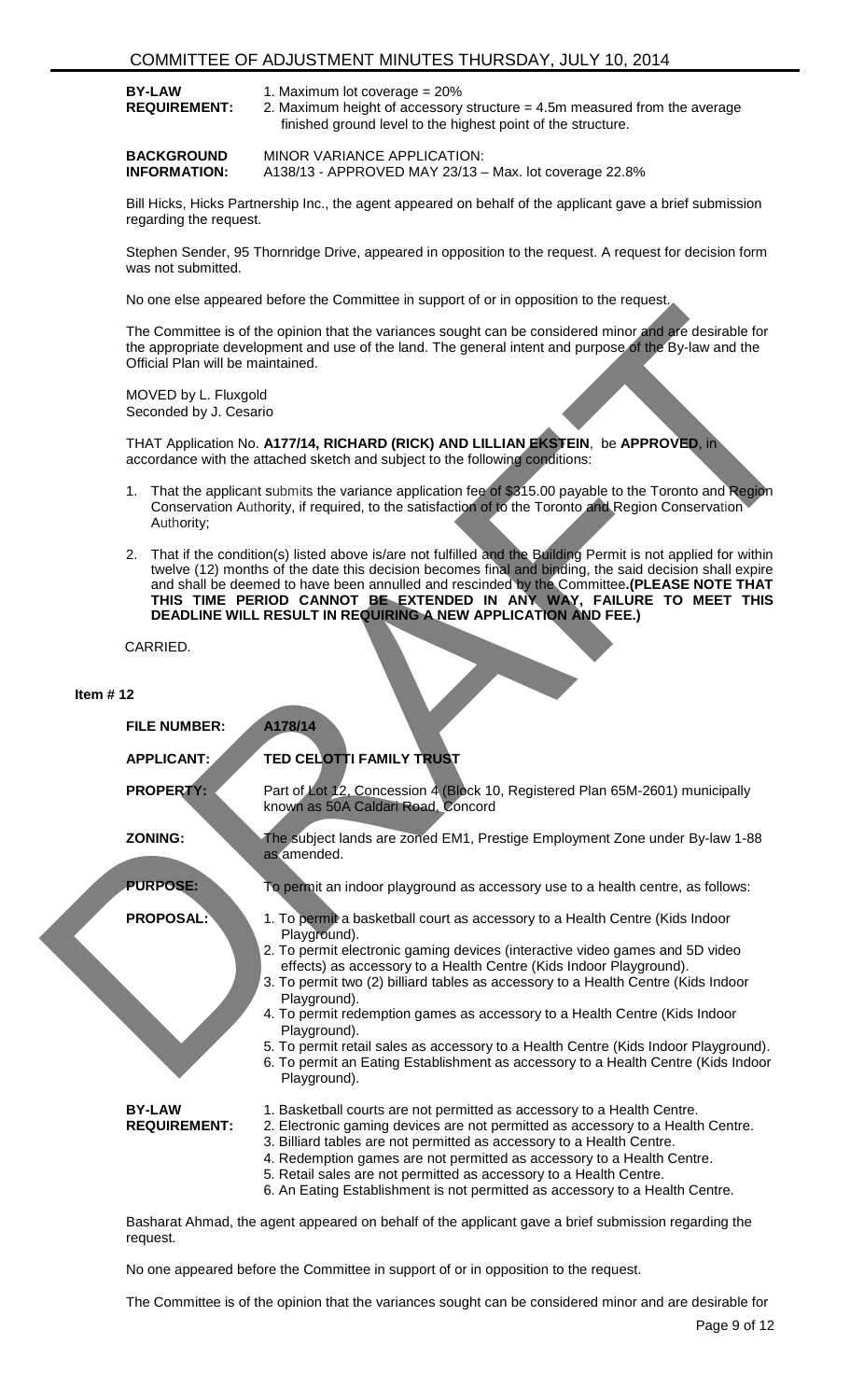the appropriate development and use of the land. The general intent and purpose of the By-law and the Official Plan will be maintained.

MOVED by L. Fluxgold Seconded by H. Zheng

THAT Application No. **A178/14, TED CELOTTI FAMILY TRUST**, be **APPROVED**, in accordance with the attached sketch CARRIED.

# **Item # 13**

| <b>FILE NUMBER:</b>                       | A181/14                                                                                                                                                                                                                                                                                                                                                                                                                                                                                             |
|-------------------------------------------|-----------------------------------------------------------------------------------------------------------------------------------------------------------------------------------------------------------------------------------------------------------------------------------------------------------------------------------------------------------------------------------------------------------------------------------------------------------------------------------------------------|
| <b>APPLICANT:</b>                         | <b>ARVIT INVESTMENTS INC.</b>                                                                                                                                                                                                                                                                                                                                                                                                                                                                       |
| <b>PROPERTY:</b>                          | Part of Lot 19, Concession 4 (being Blocks 133 & 137 on Plan 65M-3505),<br>municipally known as 9601 & 9621 Jane Street, and 95, 105 & 125 Kayla<br>Crescent, Maple.                                                                                                                                                                                                                                                                                                                                |
| <b>ZONING:</b>                            | The subject lands are zoned RM2, Multiple Residential Zone Two and subject to<br>the provisions of Exception 9(1367) under By-law 1-88 as amended.                                                                                                                                                                                                                                                                                                                                                  |
| <b>PURPOSE:</b>                           | To permit the maintenance of an exisiting residential condominium development.                                                                                                                                                                                                                                                                                                                                                                                                                      |
| <b>PROPOSAL:</b>                          | 1. To permit a minimum interior garage dimension of 2.6 metres (in width) by 6.0<br>metres (in length).<br>2. To permit a minimum interior garage dimension of 2.55 metres (in width) by 6.0<br>metres (in length) for lots 61, 82, and 90.<br>3. To permit a minimum setback from Jane Street of 1.2 metres to a dwelling and<br>0.4 metres to a covered porch.<br>4. To permit a minimum landscape strip width of 1.2 metres and 0.4 metres (where<br>there is a covered porch) along Jane Street |
| <b>BY-LAW</b><br><b>REQUIREMENT:</b>      | 1. A minimum interior garage dimension of 2.7 metres by 6.0 metres is required.<br>2. A minimum interior garage dimension of 2.7 metres by 6.0 metres is required.<br>3. A minimum setback of 3.7 metres is required from Jane Street.<br>4. A minimum landscape strip width of 3.7 metres is required along Jane Street.                                                                                                                                                                           |
| <b>BACKGROUND</b><br><b>INFORMATION:</b>  | Zoning By-law Amendment - Z09.040 - Approved By-law 26-2012<br>Site Plan DA.11.075 - Approved                                                                                                                                                                                                                                                                                                                                                                                                       |
| brief submission regarding the request.   | Mark McConville, Humphries Planning Group Inc., the agent appeared on behalf of the applicant gave a                                                                                                                                                                                                                                                                                                                                                                                                |
|                                           | No one appeared before the Committee in support of or in opposition to the request.                                                                                                                                                                                                                                                                                                                                                                                                                 |
| Official Plan will be maintained.         | The Committee is of the opinion that the variances sought can be considered minor and are desirable for<br>the appropriate development and use of the land. The general intent and purpose of the By-law and the                                                                                                                                                                                                                                                                                    |
| MOVED by M. Mauti<br>Seconded by H. Zheng |                                                                                                                                                                                                                                                                                                                                                                                                                                                                                                     |
| attached sketch<br>CARRIED.               | THAT Application No. A181/14, ARVIT INVESTMENTS INC., be APPROVED, in accordance with the                                                                                                                                                                                                                                                                                                                                                                                                           |
|                                           | Previously adjourned from the June 26, 2014 meeting                                                                                                                                                                                                                                                                                                                                                                                                                                                 |

# **Previously adjourned from the June 26, 2014 meeting**

| <b>FILE NUMBER:</b> | A155/14                                                                                                                                    |
|---------------------|--------------------------------------------------------------------------------------------------------------------------------------------|
| <b>APPLICANT:</b>   | <b>Market Lane Holdings Inc.</b>                                                                                                           |
| <b>PROPERTY:</b>    | Part of Lot 7, Concession 7, (municipally known as 124 and 140 Woodbridge<br>Avenue, Unit CU1 Woodbridge).                                 |
| <b>ZONING:</b>      | The subject lands are zoned C4 Neighbourhood Commercial and subject to the<br>provisions of Exception 9(348) under By-law 1-88 as amended. |
| <b>PURPOSE:</b>     | To permit the maintenance of an existing commercial property, adding a "use" to<br>Unit CU1.                                               |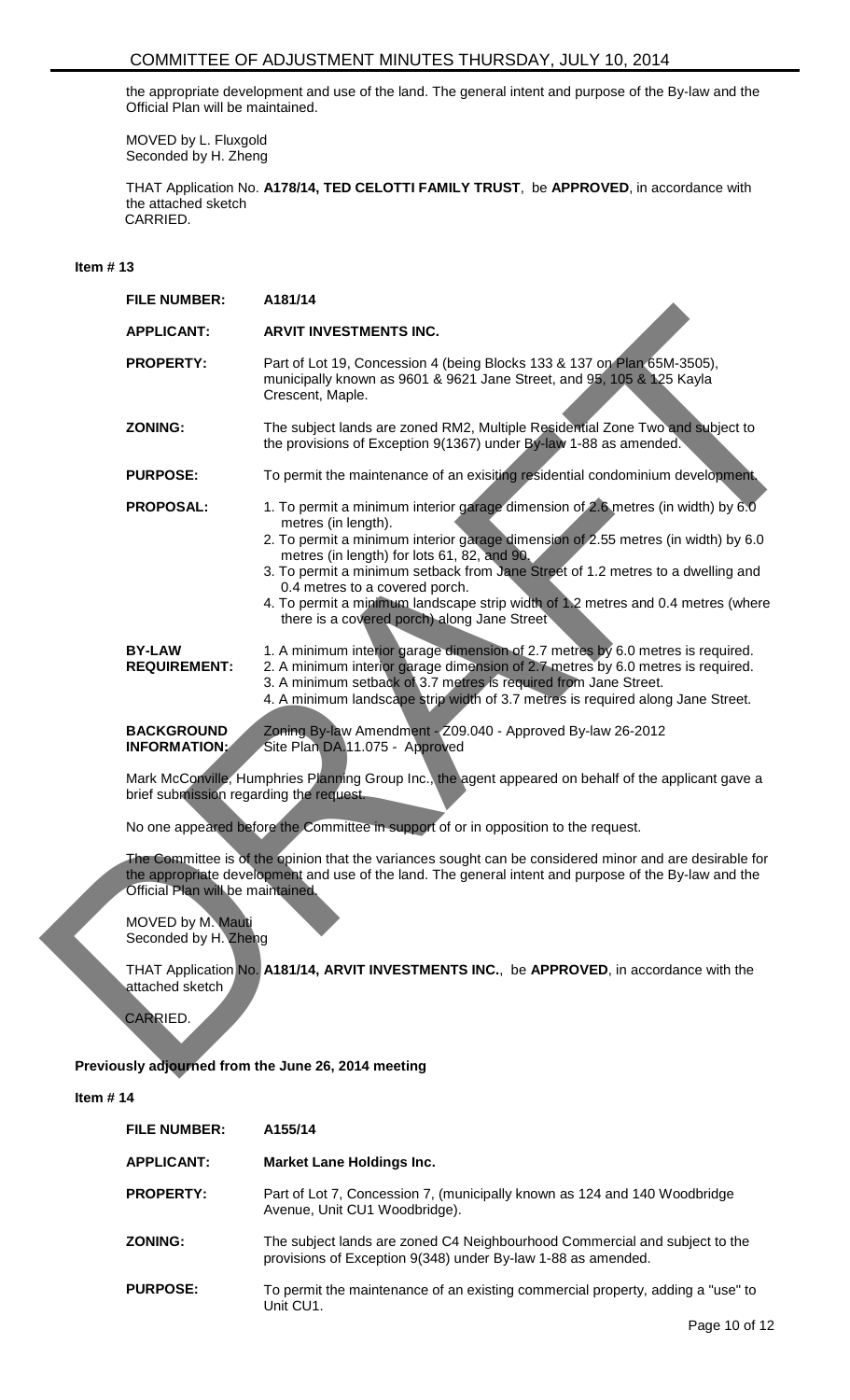| <b>PROPOSAL:</b> | To permit the use of an eating establishment with a herbal/hookah lounge. |
|------------------|---------------------------------------------------------------------------|
|                  |                                                                           |

**BY-LAW REQUIREMENT:** An herbal/hookah lounge is not a permitted use.

| <b>BACKGROUND</b><br><b>INFORMATION:</b> | Permission Application File No. A119/03(P) - APPROVED, May 15, 2003,<br>for a detached outdoor patio.                               |
|------------------------------------------|-------------------------------------------------------------------------------------------------------------------------------------|
|                                          | B036/05 APPROVED, Sept. 29, 2005<br><b>Consent Application File No.</b><br>(Creation of a new lot) Certificates issued March 15/06. |
|                                          | Minor Variance Application                                                                                                          |
|                                          | A252/10 - APPROVED - Nov 11/10 - (Max. 2 loading spaces)                                                                            |
|                                          | File No. A228/05 - APPROVED Sept. 29, 2005, for lot area and parking on<br>abutting lands.                                          |
|                                          | (in conjunction with B036/05)                                                                                                       |
|                                          | Consent Application File No. B056/07 - APPROVED July 26, 2007 addition to<br>lands                                                  |
|                                          | to the south. Certificate issued August 30, 2007.                                                                                   |
|                                          |                                                                                                                                     |

Rame T. Aodesho, the agent appeared on behalf of the applicant gave a brief submission regarding the request.

Chris Cerone, 737 Clarence Street appeared in support of the request. A request for decision form was not submitted.

A Request for Decision form was received from Rame T. Aodesho, 2 Intermezzo Drive, Woodbridge, ON, L4H 3L2.

No one else appeared before the Committee in support of or in opposition to the request.

During the discussion, L. Fluxgold declared an interest as a client of his has provided financing for the property and removed himself from the Committee room.

The Committee is of the opinion that the variance sought cannot be considered minor and is not desirable for the appropriate development and use of the land. The general intent and purpose of the Bylaw and the Official Plan will not be maintained.

MOVED by M. Mauti Seconded by H. Zheng

THAT Application No. **A155/14, Market Lane Holdings Inc.**, be **APPROVED**, in accordance with the attached sketch and subject to the following conditions:

- 1. That the applicant submits the variance application fee of **\$315.00** payable to the Toronto & Region Conservation Authority, if required, to the satisfaction of the Toronto & Region Conservation Authority.
- 2. That if the condition(s) listed above is/are not fulfilled and the Building Permit is not applied for within twelve (12) months of the date this decision becomes final and binding, the said decision shall expire and shall be deemed to have been annulled and rescinded by the Committee**.(PLEASE NOTE THAT THIS TIME PERIOD CANNOT BE EXTENDED IN ANY WAY, FAILURE TO MEET THIS DEADLINE WILL RESULT IN REQUIRING A NEW APPLICATION AND FEE.)** The contract of the definition of the Contract of the Contract of the Contract of the Contract of the Contract of the Contract of the Contract of the Contract of the Contract of the Contract of the Contract of the Contract

CARRIED.

**L. Fluxgold returned to the Committee Room.**

**Previously adjourned from the June 26, 2014 meeting**

| <b>FILE NUMBER:</b> | A157/14                                                                                                                                                                                               |
|---------------------|-------------------------------------------------------------------------------------------------------------------------------------------------------------------------------------------------------|
| <b>APPLICANT:</b>   | <b>REIHANYPOUR BABAK</b>                                                                                                                                                                              |
| <b>PROPERTY:</b>    | Part of Lot 33, Concession 1 (Lot 42, Registered Plan 3765) municipally known as<br>25 Helen Avenue, Thornhill                                                                                        |
| <b>ZONING:</b>      | The subject lands are zoned R1V, Single Family Detached Dwelling, and subject<br>to the provisions of Exception 9(662) under By-law 1-88 as amended.                                                  |
| <b>PURPOSE:</b>     | To permit the construction of a two storey dwelling, as follows:                                                                                                                                      |
| <b>PROPOSAL:</b>    | 1. To permit a proposed building height of 10.8 metres for a two storey dwelling.<br>2. To permit a lot coverage of (dwelling 23.69%, covered pool $3.91\%$ ) = 27.6%.<br>(Covered porch is included) |